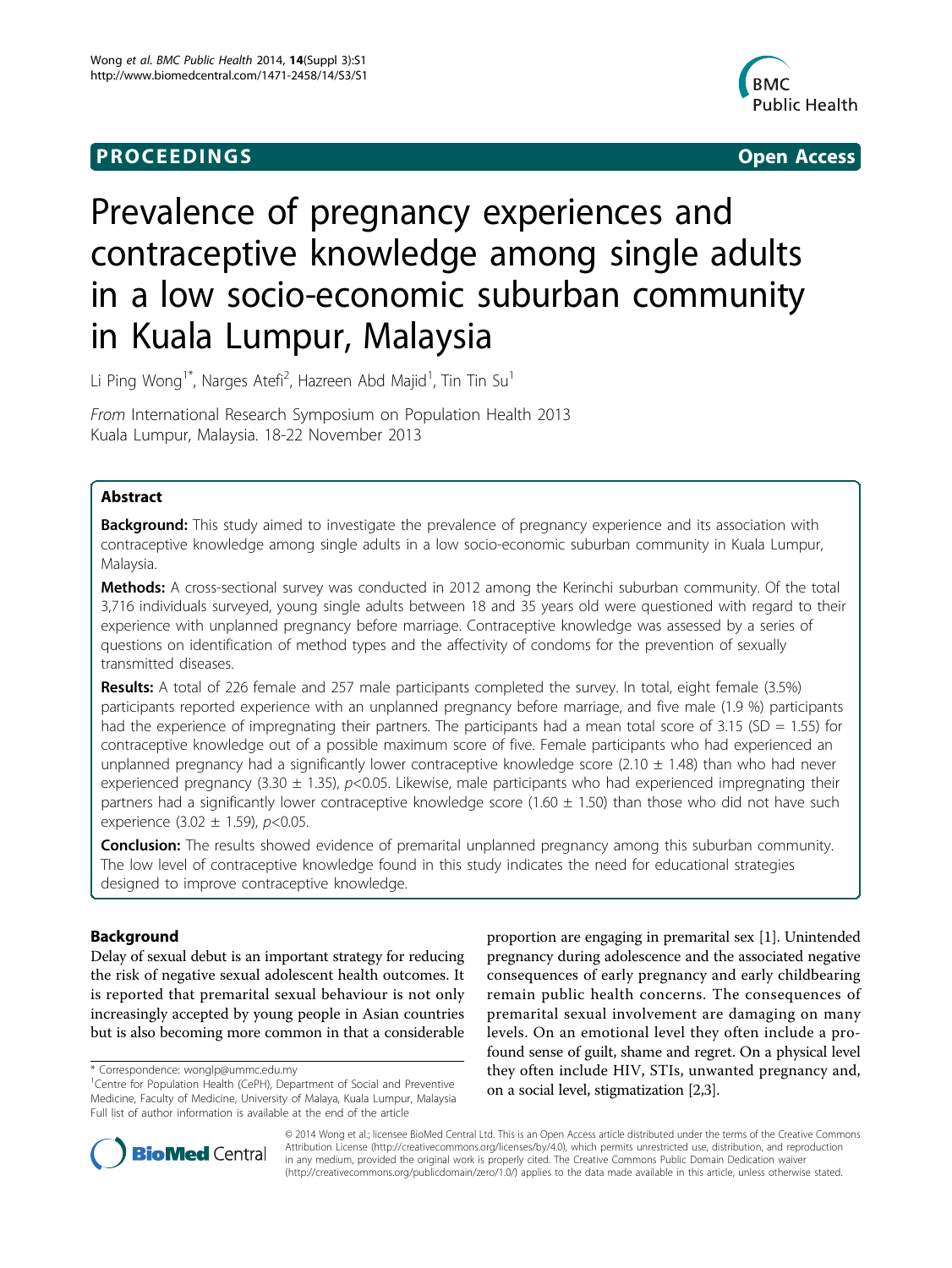A study from Malaysia's neighbouring country, Singapore, found that premarital sexual intercourse and permissiveness regarding premarital sex showed significant associations with living in low-cost housing [[4\]](#page-6-0). Likewise, several studies from other developing countries have found that low or unstable income and poverty have been strongly linked to a higher likelihood of premarital sex among young people [[5-8\]](#page-6-0). In a study conducted among in-school adolescents in Eastern Ethiopia, it was found that one in four, i.e., 686 (24.8%), reported pre-marital sexual debut. There were gender differences in terms of sexual intercourse, where males were more likely to have sexual initiation at an earlier age than females [[9\]](#page-6-0). In Asia, a collaborative survey was conducted in urban and rural areas of Hanoi, Shanghai and Taipei among 16,554 unmarried participants aged between 15 and 24 years. The results of this study indicated that male respondents in each city had a more permissive attitude toward premarital sex than did females [[10](#page-6-0)]. In Malaysia, it was found that approximately 12.6% of 1,139 students in an urban area between 15 and 20 years old reported having had a sexual experience: of these, 54.8% were male students [[11\]](#page-6-0). Another cross sectional study conducted among 1,695 female university students aged 17 to 26 years found relatively poor reproduction and pregnancy knowledge among the participants [[12](#page-6-0)]. It has also been found that exposure to the premarital sexual permissiveness of Western culture via mass media has greatly encouraged young people in Eastern and developing countries to engage in premarital sexual activity [\[13-15\]](#page-6-0).

A number of studies reported a lack of contraceptive knowledge among adolescents who had undergone sexual initiation [\[16,17](#page-6-0)]. This is critical, as a lack of knowledge about how to prevent conception or failing to use contraception has been associated with the risk of unwanted pregnancy [\[18,19\]](#page-6-0). A study conducted among unmarried adolescents aged 10 to 19 in five locations in Tanzania showed that about 32% of adolescents reported being sexually active, but only 42% of them reported using a condom [\[20](#page-6-0)]. In the United States, every year there are 3.1 million unwanted pregnancies, 50% of which occur among women who have not used contraceptives in the month of conception [[21](#page-6-0)].

A mixed method study conducted in Vietnam among a sample of 1,045 people aged 15 to 21 years found that participants' knowledge about contraceptive methods was low [\[22](#page-6-0)]. A survey carried out in 2011 by the Hong Kong Family Planning Association (FPAHK) among 1,126 unmarried youths aged 18 to 27 years found that approximately 41.5% of unmarried youths reported having engaged in premarital sex, whereas less than 10% engaged in sexual intercourse without protection: the majority of unmarried youths lacked contraceptive knowledge [[1\]](#page-6-0). A study conducted among single individuals aged 15 to 30 years in Ghana showed that participants' knowledge about contraceptives types and their usage was low, indicating a lack of awareness about the various types of contraceptive methods [[23\]](#page-6-0).

It was also found that lack of knowledge on how to use contraceptive methods and the belief that modern contraception could affect fertility were associated with the non-use of contraception [\[24\]](#page-6-0). With regard to contraception methods, it has been reported that condoms and birth control pills were the most popular contraceptive methods used by adolescents [[25,26](#page-6-0)]. Emergency contraception was reported to have considerable potential to reduce unintended pregnancy rates among teens; nevertheless, access to and knowledge of this form of contraception is limited among teens [\[27\]](#page-6-0).

Young adults have one of the highest rates of unintended pregnancies and sexually STIs of any age group. Yet many sexually-active young adults rely on less effective contraceptive methods, [\[28\]](#page-6-0) many use methods inconsistently or ineffectively [\[29](#page-6-0)] and many do not use any contraceptive method at all [\[28](#page-6-0)]. Given the high risk of this group, there is a clear need to identify ways in which to increase and improve contraceptive use.

This study aimed: 1) to investigate the prevalence of females' pregnancy experience and males' experience of impregnating their partners and 2) to discover the level of contraceptive knowledge among single adults in a lowincome suburban community in Kuala Lumpur, Malaysia.

## Methods

A cross-sectional survey using anonymous, self-administered questionnaires was conducted in 2012 among the Kerinchi suburban community, where the majority of the population was low-income families. Firstly, all households were approached and invited to partake in the study. Households were selected to participate if an eligible participant was present at the time of visit. Single adults were eligible to participate if aged between 18 and 35 years and living in the household. If a household had more than one eligible participant, one eligible member was randomly selected to participate. Of the total 3,716 individuals from 833 households surveyed, young single adults between 18 and 35 years old were questioned with regard to their experience with unplanned pregnancy before marriage. The non-response data (age, gender, education) were obtained and compared with the response groups: findings revealed no significant difference.

Female participants were asked if they had pregnancy experience and male participants were asked if they had experience of impregnating their partners. Contraceptive knowledge was assessed by four questions which are as follows: the knowledge of participants relating to condoms, birth control pills, withdrawal and emergency contraception, and the effective use of condoms to prevent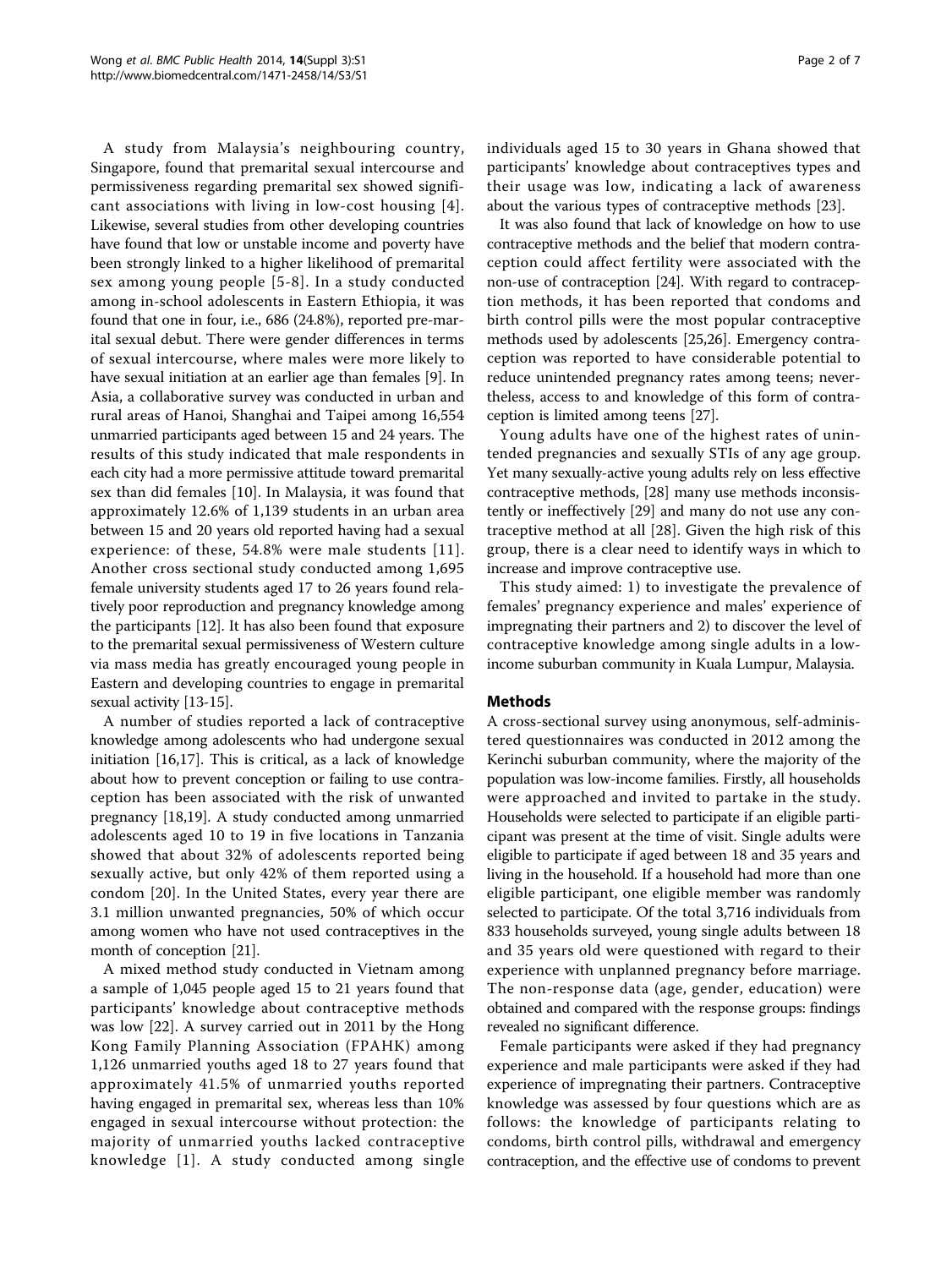sexually transmitted infections. A correct response was given a score of one, and an incorrect or 'don't know' response was scored zero; the total possible maximum score was five.

The survey questionnaire was tested for face and content validity, and pilot-tested by a panel of experts. The questionnaire was in two languages: Bahasa Malaysia and English. All statistical analyses were performed with the Statistical Package for the Social Sciences Version 16.00 (SPSS; Chicago, IL USA). Non-responses and irrelevant answers were treated as missing values and, therefore, excluded from the analyses. A value of  $p \leq 0.05$  was considered to be significant. T-tests and a one-way analysis of variance (ANOVA) were used for comparison of means.

## Ethical considerations

The study was approved by the Medical Ethics Committee of the University of Malaya Medical Centre, Kuala Lumpur, Malaysia (MEC Ref No. 890.161). Informed written consent was obtained from the participants, who were informed about the purpose and design of the study, and assured that participation was voluntary and confidential.

## Results

#### Participants' characteristics

A total of 1,625 single adults were approached and 483 (response rate 29.7%) completed questionnaires were analysed. Details of the demographic characteristics of all the participants ( $n = 483$ ) are summarised in Table 1. The ages of the participants ranged from 18 to 35 years, with a mean age of 23.25 years (SD  $\pm$  4.21). The majority of the participants were Malay (83%). More than half of the participants' (72.7%) average household incomes were below RM2000 monthly. Fewer than half of the participants (47.5%) had attained at least secondary education.

### Pregnancy experience

Of the total 483 completed responses, 226 were female and 257 were male. In total, eight female (3.5%) participants reported experience of unplanned pregnancy before marriage, and five males (1.9 %) had experience with impregnating their partners (Table [2](#page-3-0)). Three of those five had education only at the primary school level, four had fewer than RM2000 as their monthly income and all of them were Malay; more than half of the participants ( $n = 3$ , 60%) were between 26 and 35 years old. Among the eight female participants that had experienced pregnancy, two of them had only primary education, four had fewer than RM2000 as their monthly income, seven were Malay and the majority  $(n = 7, 87.5%)$  were between 18 and 26 years old. Four of the seven females with experience of pregnancy were under 20 years old.

### Table 1 Demographic characteristics of respondents  $(n = 483)$

| Characteristic                   | N(%)       |
|----------------------------------|------------|
| Age                              |            |
| 18-25                            | 363 (75)   |
| $26 - 35$                        | 120 (25)   |
| Gender                           |            |
| Male                             | 257 (53.2) |
| Female                           | 226 (46.8) |
| <b>Ethnicity</b>                 |            |
| Malay                            | 403 (83)   |
| Chinese                          | 5(1.4)     |
| Indian                           | 75 (15.6)  |
| Religion                         |            |
| Muslim                           | 409 (84)   |
| Non-Muslim                       | 74 (16)    |
| Level of education *             |            |
| Primary school                   | 192 (39.7) |
| Secondary school                 | 281 (60.3) |
| Average monthly household income |            |
| $<$ 2000                         | 351 (72.7) |
| $\geq$ 2000                      | 132 (22.3) |

\*Not all subtotals add up to the total of 483 owing to missing values.

#### Contraceptive knowledge

The results of the study indicated that condoms (87 %,  $n = 420$ ) and birth control pills (82.4%,  $n = 397$ ) were the most commonly known contraceptive methods for preventing pregnancy among all participants. Only 40%  $(n = 192)$  of all participants knew that withdrawal was a means of pregnancy prevention. Over a third (34.6 %, n = 167) of all participants knew that emergency contraception could prevent pregnancy.

There was no significant difference in the proportion of awareness about birth control pills for the prevention of pregnancy among female and male participants. A higher proportion of female participants (89.4%) than male participants (84.8%) were aware condoms could prevent pregnancy. Most of the female participants (88.1%) were aware that birth control pills could be used to prevent pregnancy compared with 77.4% of the male participants. Fewer than half of the female participants (39.8%) were aware that withdrawal could prevent pregnancy compared with 39.7% of the male participants. About 36.7% of female participants ( $n = 83$ ) compared with 32.7% of the male participants  $(n = 84)$  knew about the emergency contraception pill (Table [3\)](#page-3-0).

When the knowledge was scored, overall the participants had a mean score of 3.15 (SD = 1.55) out of a possible maximum score of five. As shown in Table [4](#page-4-0) significantly, female participants had a higher score on mean total contraceptive knowledge  $(3.28 \pm 1.48)$  than male participants (3.00  $\pm$  1.60), p<0.05). Among the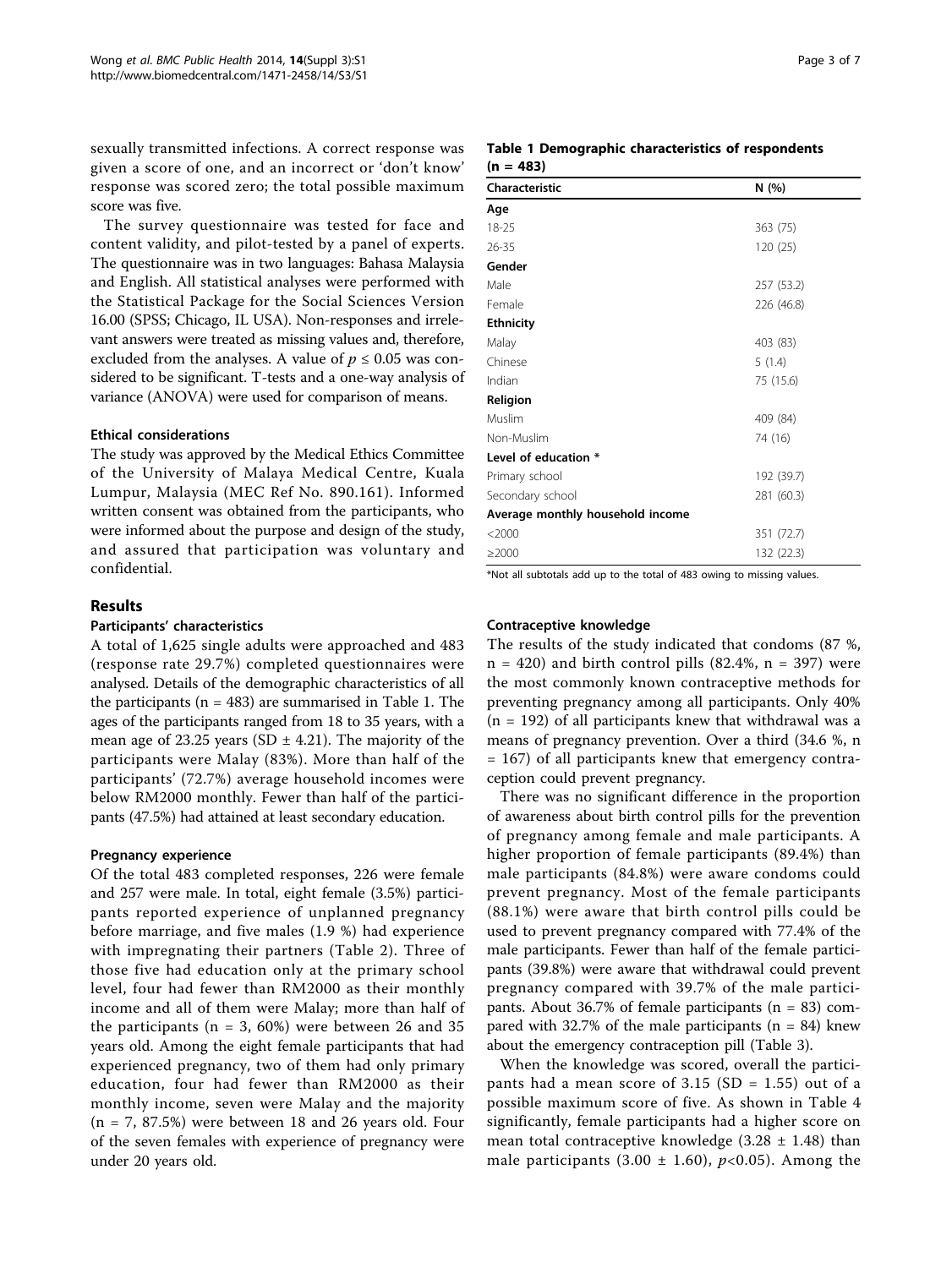|                                     | Frequency      |             |               | Frequency<br>(Female) | <b>Experience of</b><br>pregnancy |                         |               | Frequency<br>(Male) | <b>Experience of</b><br>impregnating<br>someone |                         |               |           |
|-------------------------------------|----------------|-------------|---------------|-----------------------|-----------------------------------|-------------------------|---------------|---------------------|-------------------------------------------------|-------------------------|---------------|-----------|
| Socio-demographic variables         | $(N =$<br>483) | Yes         | <b>No</b>     | p                     | N (226)                           | Yes                     | <b>No</b>     | P                   | N(257)                                          | Yes                     | <b>No</b>     | P         |
| Age                                 |                |             |               |                       |                                   |                         |               |                     |                                                 |                         |               |           |
| $18 - 25$                           | 363            | 10<br>(2.8) | 353<br>(97.2) | Ns                    | 169                               | 7<br>(4.1)              | 162<br>(95.9) | <b>NS</b>           | 194                                             | 3<br>(1.5)              | 191<br>(98.5) | <b>NS</b> |
| $26 - 35$                           | 120            | 3(2.3)      | 117<br>(97.7) |                       | 57                                | $\mathbf{1}$<br>(1.8)   | 56 (98.2)     |                     | 63                                              | $\overline{2}$<br>(3.2) | 61 (96.8)     |           |
| <b>Ethnicity</b>                    |                |             |               |                       |                                   |                         |               |                     |                                                 |                         |               |           |
| Malay                               | 403            | 12<br>(2.7) | 398<br>(97.3) | Ns                    | 189                               | $\overline{7}$<br>(3.7) | 182<br>(96.3) | <b>NS</b>           | 214                                             | 5<br>(2.3)              | 209<br>(97.7) | <b>NS</b> |
| Non-Malay                           | 80             | 1(1.3)      | 79 (98.7)     |                       | 37                                | $\mathbf{1}$<br>(2.7)   | 36 (97.3)     |                     | 43                                              | $\mathsf{O}\xspace$     | 43 (100)      |           |
| Religion                            |                |             |               |                       |                                   |                         |               |                     |                                                 |                         |               |           |
| Muslim                              | 409            | 12(3)       | 397 (97) NS   |                       | 192                               | 7<br>(3.7)              | 185<br>(96.3) | <b>NS</b>           | 217                                             | 5<br>(2.3)              | 212<br>(97.7) | <b>NS</b> |
| Non-Muslim                          | 74             | 1(1.4)      | 73 (98.6)     |                       | 34                                | $\mathbf{1}$<br>(2.9)   | 33 (97.1)     |                     | 40                                              | $\mathsf{O}\xspace$     | 40 (100)      |           |
| Level of education *                |                |             |               |                       |                                   |                         |               |                     |                                                 |                         |               |           |
| Primary school                      | 192            | 5(2.8)      | 187<br>(97.2) | Ns                    | 97                                | $\overline{2}$<br>(2.1) | 95 (97.9) NS  |                     | 95                                              | $\overline{3}$<br>(3.2) | 92 (96.8)     | <b>NS</b> |
| Secondary school                    | 281            | 8(2.9)      | 273<br>(97.1) |                       | 129                               | 6<br>(4.7)              | 123<br>(95.3) |                     | 152                                             | $\overline{2}$<br>(1.4) | 150<br>(98.6) |           |
| Average monthly household<br>income |                |             |               |                       |                                   |                         |               |                     |                                                 |                         |               |           |
| $<$ 2000                            | 351            | 8(1.5)      | 343<br>(98.5) | Ns                    | 164                               | $\overline{4}$<br>(2.4) | 160<br>(97.6) | <b>NS</b>           | 187                                             | $\overline{4}$<br>(2.1) | 183<br>(97.9) | <b>NS</b> |
| $\geq$ 2000                         | 132            | 5(3.8)      | 127<br>(96.2) |                       | 62                                | $\overline{4}$<br>(6.5) | 58 (93.5)     |                     | 70                                              | $\mathbf{1}$<br>(1.5)   | 69 (98.5)     |           |

## <span id="page-3-0"></span>Table 2 Distribution of socio-demographic characteristics and proportion of females who experiences pregnancy and males who experienced impregnating someone

\*Not all subtotals add up to the total of 483 owing to missing values.

| Contraceptive methods                             |            | Aware      |            | Not aware  |           |  |
|---------------------------------------------------|------------|------------|------------|------------|-----------|--|
|                                                   | Female     | Male       | Female     | Male       | р         |  |
| Condom                                            | 202 (89.4) | 218 (84.4) | 24 (10.6)  | 39 (15.2)  | <b>NS</b> |  |
| Birth control pills                               | 199 (88.1) | 199 (77.4) | 27 (11.9)  | 58 (22.6)  | 0.03      |  |
| Withdrawal                                        | 90 (39.8)  | 102 (39.7) | 136 (60.2) | 155 (60.3) | <b>NS</b> |  |
| <b>Emergency contraception</b>                    | 83 (36.7)  | 84 (32.7)  | 143 (63.6) | 173 (67.3) | <b>NS</b> |  |
| Condom can prevent sexually transmitted infection | 168 (74.3) | 178 (69.3) | 58 (24.7)  | 79 (30.7)  | <b>NS</b> |  |

female participants, there was no significant difference with regard to mean total knowledge score among the various demographic characteristics. There were also no significant differences with regard to mean total knowledge score between females with less than RM2000 as their monthly income and those who had more than RM2000 as their monthly income. Likewise, among the male participants, there were no significant differences in mean total knowledge score among the various demographic characteristics. There were also no significant differences in mean total knowledge score between males with less than RM2000 as their monthly income and those who had more than RM2000 as their monthly income.

Female participants who had experienced unplanned pregnancy had a significantly lower contraceptive knowledge score  $(2.10 \pm 1.48)$  than those who had never experienced pregnancy (3.30  $\pm$  1.35). Likewise, male participants who had the experience of impregnating their partners had a significantly lower contraceptive knowledge score  $(1.60 \pm 1.50)$  than those who had never done so  $(3.02 \pm 1.59)$ ,  $p<0.05$ .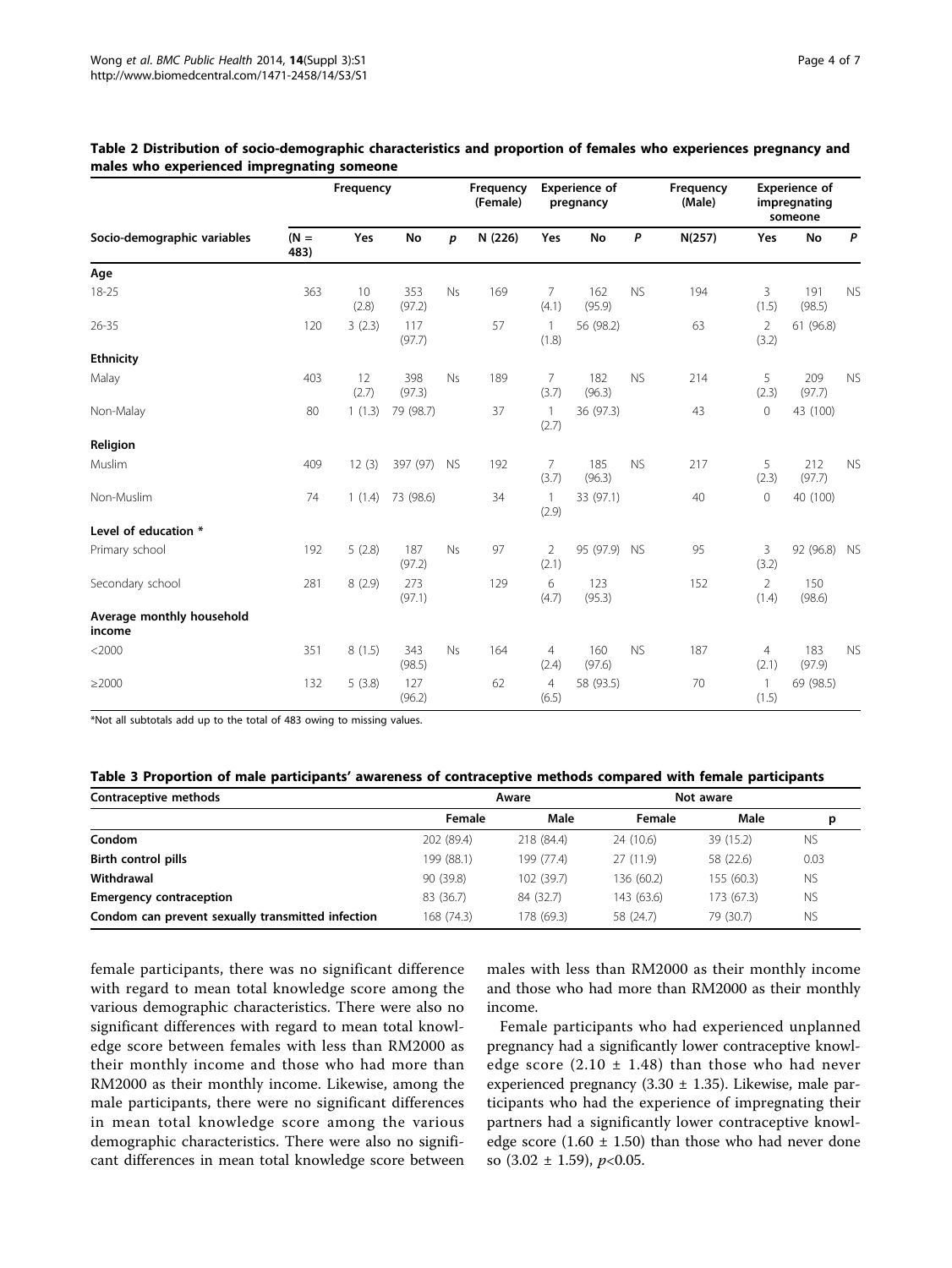| Socio-demographic<br>variables   | Frequency of overall<br>participants (%) | Mean $\pm$<br>SD |           | Frequency<br>(Female)    | Mean $\pm$<br>SD         |                | Frequency<br>(Male)      | Mean $\pm$<br>SD         |                |
|----------------------------------|------------------------------------------|------------------|-----------|--------------------------|--------------------------|----------------|--------------------------|--------------------------|----------------|
|                                  | N (483)                                  | $(0-5)$          | p         | N (226)                  | $(0-5)$                  | p              | N(257)                   | $(0-5)$                  | p              |
| Age                              |                                          |                  |           |                          |                          |                |                          |                          |                |
| 18-25                            | 363                                      | 3.10<br>(1.54)   | <b>NS</b> | 169                      | 3.21<br>(1.50)           | <b>NS</b>      | 194                      | 2.99<br>(1.59)           | <b>NS</b>      |
| $26 - 35$                        | 120                                      | 3.13<br>(1.59)   |           | 57                       | 3.24<br>(1.29)           |                | 63                       | 3.02<br>(1.50)           |                |
| Gender                           |                                          |                  |           |                          |                          |                |                          |                          |                |
| Male                             | 257                                      | 3.02<br>(1.60)   | 0.03      |                          | $\overline{\phantom{0}}$ |                | $\qquad \qquad -$        | $\overline{\phantom{m}}$ |                |
| Female                           | 226                                      | 3.28<br>(1.48)   |           | $\overline{\phantom{0}}$ | $\overline{\phantom{0}}$ |                | $\overline{\phantom{0}}$ | $\overline{\phantom{0}}$ |                |
| <b>Ethnicity</b>                 |                                          |                  |           |                          |                          |                |                          |                          |                |
| Malay                            | 403                                      | 3.14<br>(1.56)   | <b>NS</b> | 189                      | 3.29<br>(1.40)           | <b>NS</b>      | 214                      | 2.99<br>(1.49)           | <b>NS</b>      |
| Non-Malay                        | 80                                       | 3.07<br>(1.48)   |           | 37                       | 3.11<br>(1.52)           |                | 43                       | 3.02<br>(1.52)           |                |
| Religion                         |                                          |                  |           |                          |                          |                |                          |                          |                |
| Muslim                           | 409                                      | 3.12<br>(1.54)   | <b>NS</b> | 192                      | 3.28<br>(1.56)           | ${\sf NS}$     | 217                      | 2.97<br>(1.62)           | <b>NS</b>      |
| Non-Muslim                       | 74                                       | 3.09<br>(1.49)   |           | 34                       | 3.15<br>(1.45)           |                | 40                       | 3.03<br>(1.50)           |                |
| Level of education *             |                                          |                  |           |                          |                          |                |                          |                          |                |
| Primary school                   | 192                                      | 3.08<br>(1.57)   | <b>NS</b> | 97                       | 3.27<br>(1.51)           | <b>NS</b>      | 95                       | 2.89<br>(1.59)           | <b>NS</b>      |
| secondary school                 | 281                                      | 3.17<br>(1.54)   |           | 129                      | 3.26<br>(1.48)           |                | 152                      | 3.09<br>(1.61)           |                |
| Average monthly household income |                                          |                  |           |                          |                          |                |                          |                          |                |
| $<$ 2000                         | 351                                      | 3.12<br>(1.57)   | <b>NS</b> | 164                      | 3.22<br>(1.57)           | <b>NS</b>      | 187                      | 3.02<br>(1.54)           | <b>NS</b>      |
| $\geq$ 2000                      | 132                                      | 3.01<br>(1.51)   |           |                          | 62                       | 3.10<br>(1.26) |                          | 70                       | 2.92<br>(1.63) |

<span id="page-4-0"></span>Table 4 Socio-demographic characteristics: differences in mean total contraceptive knowledge score of all participants, female participants and male participants

\*Not all subtotals add up to the total of 483 owing to missing values.

## **Discussion**

The results of this study showed that the prevalence of pregnancy among single adults was low in a low-economic suburban community in Malaysia compared with countries such as Hong Kong [\[1](#page-6-0)], Tanzania [\[20\]](#page-6-0) and the United States [\[21\]](#page-6-0). The study has shown evidence that unmarried young people have experienced sexual intercourse, even though premarital sexual intercourse is prohibited among Muslims. Despite its low prevalence of extra-marital pregnancy, the incidence of extra-marital pregnancy in this Muslim majority community warrants considerable attention. Most of the participants who had experienced premarital pregnancy were from households with fewer than RM2000 as their monthly income and of a lower educational level. Of particular concern is that many of those with pregnancy experience were under the age of 20 years old. This may imply that premarital sex and premarital pregnancy experience are common among the less socio-economically advantaged, as found in other studies [[3-7\]](#page-6-0). These results may suggest that there should be interventions to raise conservative attitudes toward premarital sex and preventive interventions to target the lower income group of the low socio-economic community.

Consistent with other studies [\[25](#page-6-0),[26](#page-6-0)], the condom was the most well-known contraceptive method by all participants. Emergency contraception could play a critical role in reducing unintended pregnancies [\[26](#page-6-0),[30](#page-6-0),[31\]](#page-6-0); however, many studies found that the awareness and use of emergency contraception was often low among women in India, Latin America and African countries [\[30](#page-6-0)-[32](#page-6-0)]. Likewise, our results showed that emergency contraception pills were not known by most of the participants as a method for preventing pregnancy. Therefore, it is essential to increase knowledge about emergency contraception methods among the community.

With regard to withdrawal as a pregnancy prevention method, like another study conducted in Asia, [[33\]](#page-6-0) the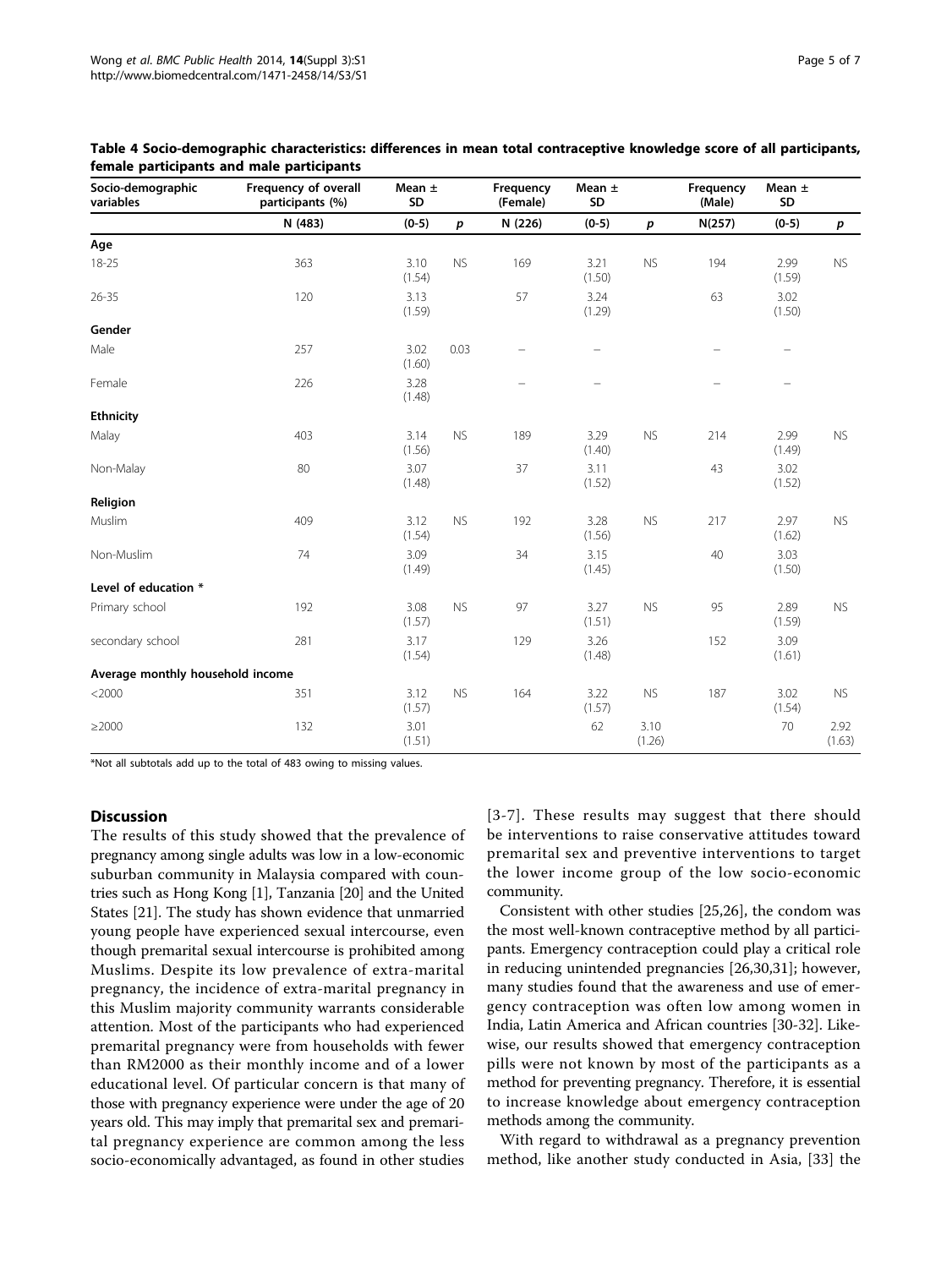results of this study show that most participants were not aware of this method, particularly females. This is an area that needs to be addressed in the development of sex education [\[33\]](#page-6-0).

On the whole, this study found inadequacy in basic knowledge about contraceptive types among the youth in the community studied. This is of particular concern as poor knowledge of young people about contraceptives carries risks of unplanned premarital pregnancy, impregnation or STIs [[27,30\]](#page-6-0). Young people should be educated about contraceptive methods and pregnancy prevention, especially the males in the community where level of knowledge about contraceptive was found to be low. Females were, on the whole, more knowledgeable about contraceptive methods in this study, as in [[34\]](#page-6-0). Since males are perceived to have more decision-making power than their female counterparts, it is important to enhance the level of contraceptive knowledge and encourage male involvement in reproductive health programmes, as this may contribute to the reduction of unwanted pregnancies [\[35\]](#page-6-0).

Our findings revealed that female participants who experienced unplanned pregnancy had a significantly lower contraceptive knowledge score than those who had never experienced pregnancy. Likewise, male participants who had experienced impregnating their partners had a significantly lower contraceptive knowledge score than those who had never done so. Other studies also reported that contraceptive knowledge among adolescents with experience with premarital sex was deficient [[16,17](#page-6-0)]. This suggests that low contraceptive knowledge may be associated with pregnancy experience. The low level of knowledge about contraception among young people with experience of pregnancy or impregnation showed that educational and behavioural interventions are urgently needed to prevent STIs. The study found a higher level of contraceptive knowledge among females than males, implying that intervention should particularly target males. This study has yielded considerable insight into the contraceptive knowledge among single adults in a low socio-economic suburban community. These findings also have important implications for the development of effective sexual and reproductive educational programmes among this population.

This study has several limitations. The first limitation relates to the relatively small size of the study sample. For this reason, these findings cannot be generalised to the broader community, thus, further research with bigger sample sizes would increase the confidence in the robustness of the results found in this study. The next two limitations are related to the sensitive topic of the research where participants were asked about their sexual behaviour. Bias introduced by under-reporting is possible as premarital sex is a sensitive issue and discussion of this issue may be considered socially unacceptable in

Malaysian cultural settings. A poor response rate associated with the sensitivity of the questions may lead to sample bias.

### Conclusion

Results have shown evidence of premarital unplanned pregnancy among the suburban low socio-economic community investigated. The results of this study indicated that contraceptive knowledge among young, single adults was moderate. In addition, the lower level of contraceptive knowledge among females who had experienced unplanned pregnancy than those who had never experienced pregnancy in this study indicates a need for educational strategies designed to improve contraceptive knowledge among this target group. In this study, emergency contraception pills were not known by most of the participants as a method for preventing pregnancy. More educational programmes are required to increase knowledge about emergency contraception methods within the community. The results of this study also showed that many who had a premarital pregnancy were from households within the lowest income group of this low socioeconomic sub-urban community.

Further detailed studies with larger sample sizes are required to assess the risk of sexual behaviour among young singles and also the factors related to family and parents, such as how parental attitudes influence the practice of premarital sex. In addition, due to the sensitive nature of the questions, further qualitative study may be required to find out more in-depth information about sexual experience and knowledge regarding contraceptive methods among young, single adults in suburban communities.

#### List of abbreviations

HIV, Human Immunodeficiency Virus; STIs, Sexually Transmitted Infections; FPAHK, Hong Kong Family Planning Association; ANOVA, One-way Analysis of Variance.

#### Competing interests

The authors declare that they have no competing interests.

#### Authors' contributions

LPW coordinated the study, gave substantial input into data analysis and critically reviewed the manuscript. TTS and HAM involved in data collection. NA performed the statistical data analysis. All authors contributed to and have approved the final manuscript.

#### Acknowledgements

The authors are grateful to the Participatory Action Research Through Negotiation and Empowerment of the Residents (PARTNER) team. This research was supported by University of Malaya, Flagship project FL009- 2011.

This article has been published as part of BMC Public Health Volume 14 Supplement 3, 2014: Proceedings of the International Research Symposium on Population Health 2013. The full contents of the supplement are available online at [http://www.biomedcentral.com/bmcpublichealth/](http://www.biomedcentral.com/bmcpublichealth/supplements/14/S3) [supplements/14/S3.](http://www.biomedcentral.com/bmcpublichealth/supplements/14/S3) Publication charges for this supplement were funded by the University of Malaya.